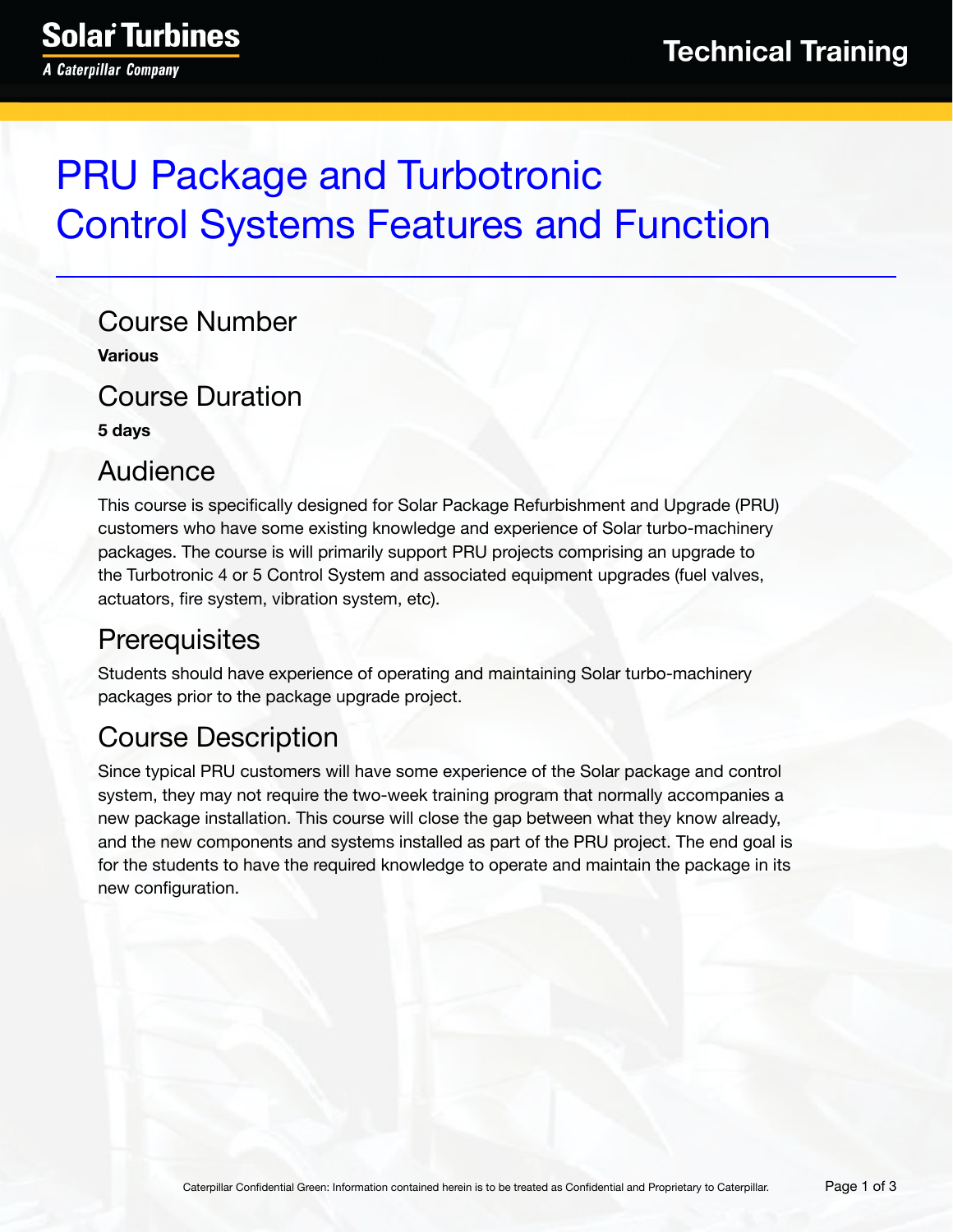#### **The course can been divided into two sections:**

### **Module 1 – Package Systems Overview – 2 days**

It is assumed that the students have a thorough working knowledge of the turbo-machinery package and sub-systems. We will recap the purpose, function and operational sequences of each of the sub-systems, and draw particular attention to any changes made to system or component installation or function as part of the PRU project.

### **List of lessons:**

- 1. General Package Description
- 2. Engine
- 3. Start System
- 4. Lube System
- 5. Fuel System
- 6. Generator or Compressor
- 7. Seal System (CS only)
- 8. Control System
- 9. Operating Procedures

### **Module 2 – Turbotronic Control System Features and Function – 3 days**

Lessons have been extracted from the Turbotronic 4 and 5 Control System Operations training course. Some lessons have been omitted based on the students' assumed prior knowledge and experience of previous versions of Solar's control systems. In addition, some student exercises have been retained, but abbreviated. Most of the omitted material is available as an appendix, to provide flexibility in the course delivery.

List of lessons:

- 10. Introduction to Software Apps
- 11. Offline Program Monitoring
- 12. Logix Project Familiarization
- 13. Turbotronic Program Architecture
- 14. Hardware / Software Interface
- 15. Troibleshooting Methods
- 16. Online Functions
- 17. Appendix Boolean Logic
- 18. Appendix Ladder Logic and the Basic Instruction Set